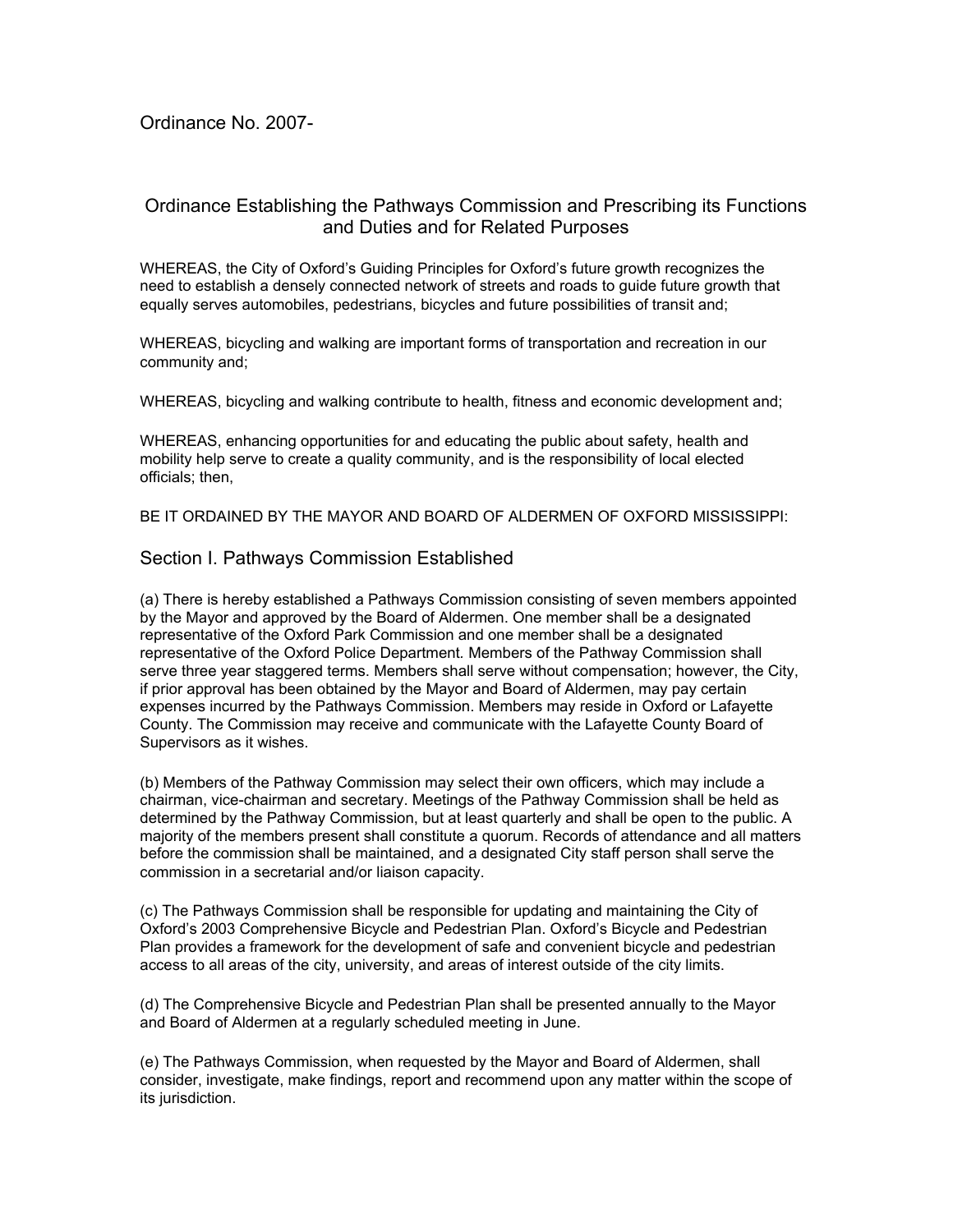# Section II. Engineering

The Pathways Commission shall recommend, through grants or donations or within established or otherwise reasonable budgetary guidelines, to the Public Works Department, the Oxford Park Commission, and the Mayor and Board of Aldermen, general or specific areas of the City where improvements or new construction that enhance pedestrian and bicycle access may be made and develop strategies in association with the Public Works Department, the Planning Office, and the Oxford Park Commission to enhance and increase the City of Oxford's pedestrian and bicycle resources.

### Section III. Education

Develop programs with Oxford School District (including Safe Routes to Schools), and the Oxford Police Department and other community organizations to educate Children and Adults about safe Pedestrian and Bicycle habits, and Motorists about their responsibilities for pedestrian and cyclist safety.

### Section IV. Encouragement

The Pathways Commission shall promote bicycling and walking for health, fitness, transportation, and recreation through events, programs and other activities which benefit residents, businesses and visitors of all ages and abilities. These activities will be coordinated with local bike clubs, schools, health organizations and other partners.

## Section V. Enforcement

The City of Oxford will provide balanced enforcement of the State Of Mississippi and City of Oxford vehicle and traffic laws for motorists, pedestrians and bicyclists. This will include enforcement of pedestrian right-of-way in crosswalks, bicyclists riding with traffic and all modes sharing the road safely.

### Section VI. Evaluation

The Pathways Commission shall provide an annual assessment to the Board of Aldermen through the collection of data on the number of foot and bike trips on Oxford's streets and pathways and through the collection of public comments concerning the perceived safety and usability city streets, sidewalks and pathways by pedestrians and bicyclists of the City of Oxford.

#### Section VII. Repealing Clause

All ordinances shall take effect and be in force as provided by law.

Section VIII. Effective Date

All ordinances shall take effect and be in force as provided by law.

The above ordinance having being first reduced to writing and read and considered section by section at a public meeting or the governing authorities of